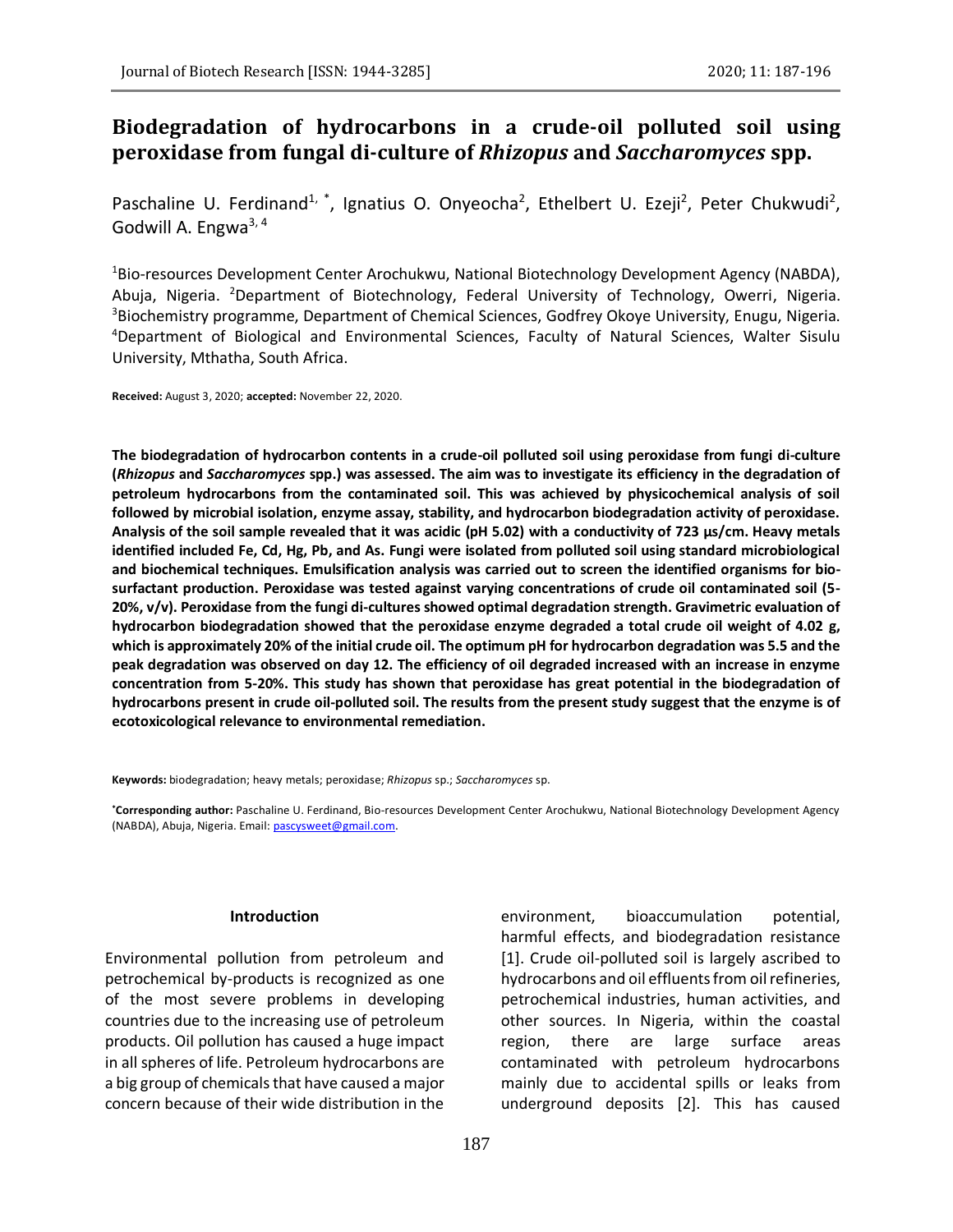significant negative impacts and hazards for agroecosystems and human health. Biodegradation of petroleum hydrocarbons is complex and generally requires different microbial species or consortia with specific enzymatic capabilities that can accelerate the rate of petroleum degradation.

Microorganisms have been considered a treasure of useful enzymes. Fungi have a high tolerance to the toxicity of hydrocarbons due to their physiology and adaptations to such variations in the environment and have the mechanism for the elimination of oil from a polluted environment. The fungus is considered as an efficient candidate for potential degradation of hydrocarbons. Hundreds of different species of fungi inhabit the soil, especially near the soil surface where aerobic conditions prevail. Such fungi are active in degrading a wide variety of biological materials present in the soil [3]. Isolated fungi can use the hydrocarbons from polluted soil as substrates for growth by probably releasing extracellular enzymes and acids which are capable of breaking down the recalcitrant hydrocarbon molecules, by dismantling long chains of hydrogen and carbon, thereby converting petroleum into simpler forms or products that can serve as a nutrient for the fungi and absorbed for its growth [4]. The super-family of haem peroxidases from plants, fungi, and bacteria are a group of enzymes that utilize hydrogen peroxide to oxidize a second (reducing) substrate, often an aromatic oxygen donor. Peroxidases catalyze various oxidative reactions in which electrons are transferred to peroxide species (often  $H_2O_2$ ) and substrate molecules are oxidized. These enzymes have been found in all living organisms, involved in a variety of biological processes [5]. The detoxification of toxic organic compounds by various bacteria and fungi through oxidative coupling is mediated by oxidoreductases such as peroxidase. During such oxidation-reduction reactions, the contaminants are reduced to harmless or less harmful compounds [6].

Peroxidase forms part of the defense system of living organisms against radical-mediated peroxidation of unsaturated lipids. They are ubiquitous in nature and are involved in various physiological processes in microorganisms. Various studies have shown that peroxidases from various sources especially microbial sources have remarkable properties in the degradation of varying concentrations of crude oil and detoxification of polluted environment [6-9], based on their ability to catalyze the reduction of peroxides and the oxidation of a variety of organic and inorganic compounds. It was reported in our previous study that peroxidase was produced and partially purified from a diculture of *Rhizopus* and *Saccharomyces* spp. isolated from crude oil polluted soil exhibited thermostable properties and may have potentials for bioremediation processes [10]. Thus, this study was carried out to evaluate the biodegradation potential of this peroxidase enzyme isolated from the di-culture of *Rhizopus* and *Saccharomyces* species.

### **Materials and methods**

**Sample collection and physicochemical analysis** Soil samples were collected from Onne oil jetty site, a crude oil effluent disposal site located at Eleme, River State, Nigeria, and transferred to the laboratory using sterile polythene bags. The physicochemical parameters of the soil were analyzed as described in the proceedings of the Agency of Toxic substances and disease registry [11]. pH was checked using pH meter (model PHS-3C, Search Tech. Instrument, China) at 1:2.5 soil-water suspension. The electrical conductivity meter (HANNA HI 9933107, Hanna Instruments, Smithfield, RI, USA) was used to check the soil electrical conductance, and the temperature of the soil was extrapolated from it (1: 2.5 soil-water suspension).

Soil moisture content was determined by the oven-dry method. The gravimetric method was used for Sulphate ion. Chloride ion was determined using a method according to Mohr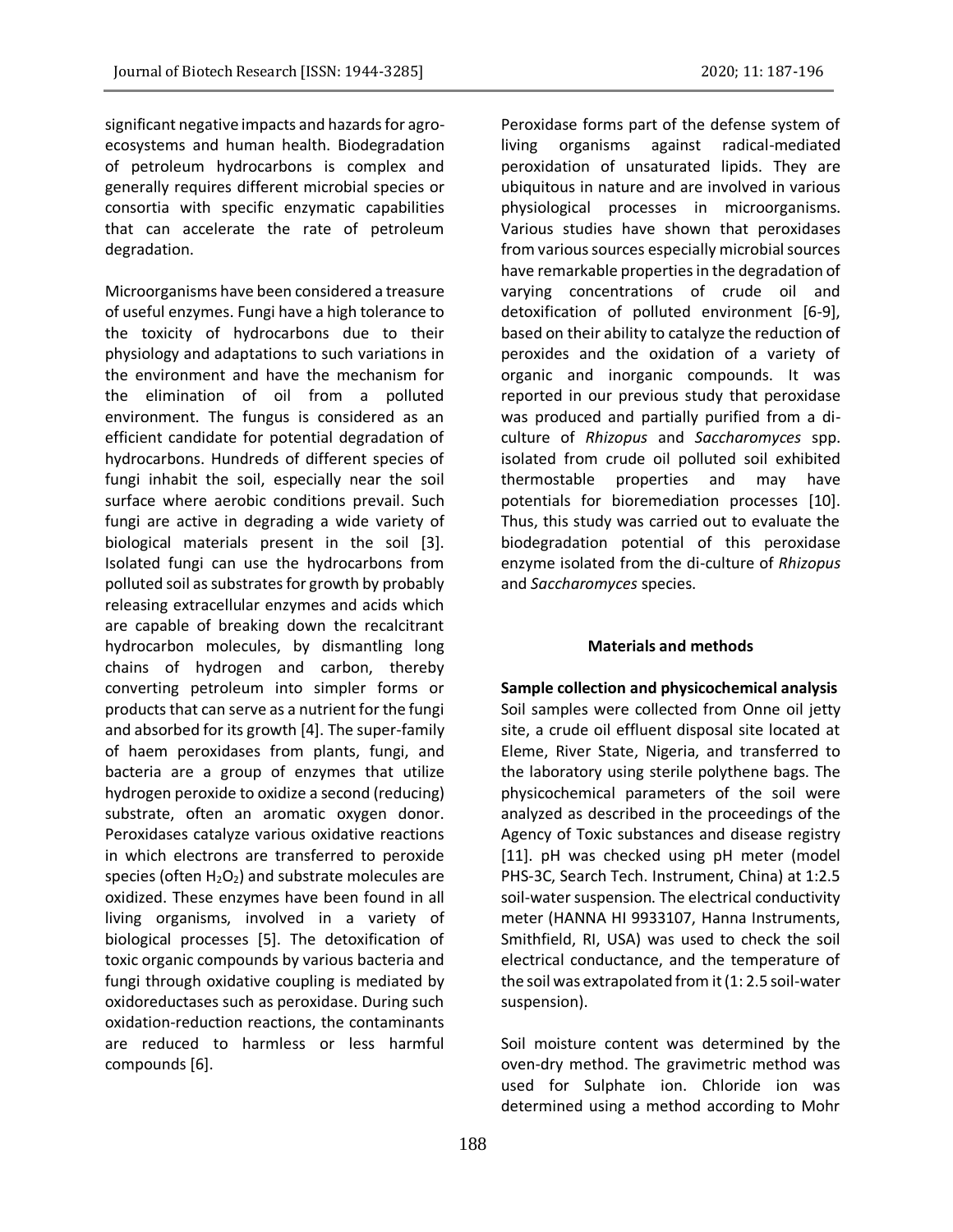(4500 B-Cl- , Argentometric method). Total hardness and calcium hardness were determined using titration method and magnesium hardness was calculated from their values. Jenway PFP7 Flame photometer was used to determine potassium ion. Phosphate was determined by the amino acid method using HI83200 multiparameter bench photometer at a wavelength of 525 mm. Total petroleum hydrocarbon (TPH) was determined using n-hexane and the spectrophotometric reading was taken at a wavelength of 420 nm after separation. The total organic carbon content (TOC) was determined based on the Walkey and Black chromic acid wet oxidation method. Total organic matter (TOM) was estimated by measuring the weight loss by an oven-dried soil sample when it was well heated (400°C). Iron was identified using a spectrophotometric assay. Heavy metals were determined using Atomic Absorption Spectrophotometer (AAS) Varian AA240 model (Agilent, Santa Clara, CA, USA). A gram of each sample was digested in a 250 mL conical flask by adding 30 mL of aqua regia (HCl) and heated on a hot plate until volume reached 12 mL. The digest was filtered using what-man filter paper and the volume made up to the mark in a 50 mL volumetric flask and was then stored in a plastic container for AAS analysis. The heavy metal was determined using appropriate calibration curves prepared in the same acid matrix with standard metal solutions for atomic absorption spectrophotometer

# **Isolation and identification of** *Rhizopus* **and**  *Saccharomyces* **spp. from the crude oil polluted soil**

Fungal from crude oil contaminated soil were isolated according to the method described by Ezeonu *et al*. [12]. 10 g of the soil sample was mixed with 100 mL of distilled water, shaken for 30 minutes, and filtered. 10 mL of the filtrate was pipetted into a 25 mL volumetric flask to which 10 mL of hydroxylamine hydrochloric acid was added to. The mixture was shaken for 5 minutes and 5 mL of sodium acetate was added followed with 4 mL of phenanthroline reagent and 30 mL of deionized water. An aliquot of 1 mL was taken

and added into a cuvette. Serial dilution of soil sample was done and inoculated on Sabaround Dextrose Agar (SDA) media prepared according to the manufacturer's description. The inoculation plates were incubated at 30°C for 3-4 days for colony growth.

Colonies of different hydrocarbon utilizing fungi and hydrocarbon-degrading fungi were randomly picked and pure isolates were obtained following repeated sub-culturing on SDA. The spores of the isolated fungus were harvested and, aseptically transferred to the SDA slants and incubated at 30°C for 4 days. After three days of culture, the pure fungi isolates were morphologically examined and identified by microscopy. Microscopic slides were prepared using the three-day old pure cultures. A few mycelia were dropped on the slide and a drop of lactophenol blue was added. A coverslip was placed over it and examination performed under the light microscope at 40X magnification according to the method of Ezeonu *et al*. [12], and the features and micrographs were related to "Atlas of mycology" by Barnett and Hunter [13]. The fungal isolates were further identified and characterized using biochemical techniques as described by Cappuccino and Sherman [14] with some modifications. The total heterotrophic biomass from both the nutrient media and the mineral salt agar was counted from the grown media plate as follow:

CFU/g = colony observed  $\times$  dilution factor  $\times$ volume of inoculum

Where CFU/g is colony-forming unit per gram.

# **Screening of the isolates for bio-surfactant production**

Prior to the screening for bio-surfactants, the isolates identified were inoculated into 10 mL of Bushnell Haas broth medium (Sigma-Aldrich, Saint Louis, MO, USA) containing 0.2 g/L of MgSO<sub>4</sub>, 0.02 g/L of CaCl<sub>2</sub>, 1.0 g/L of KH<sub>2</sub>PO<sub>4</sub>, 1.0 g/L of K<sub>2</sub>HPO<sub>4</sub>, 1.0 g/L of NH<sub>4</sub>NO<sub>3</sub>, 0.05 g/L of FeCl<sub>3</sub>, 20.0 g/L of agar-agar, pH 7.0 each, and then incubated at 4°C for 72 h. The culture media was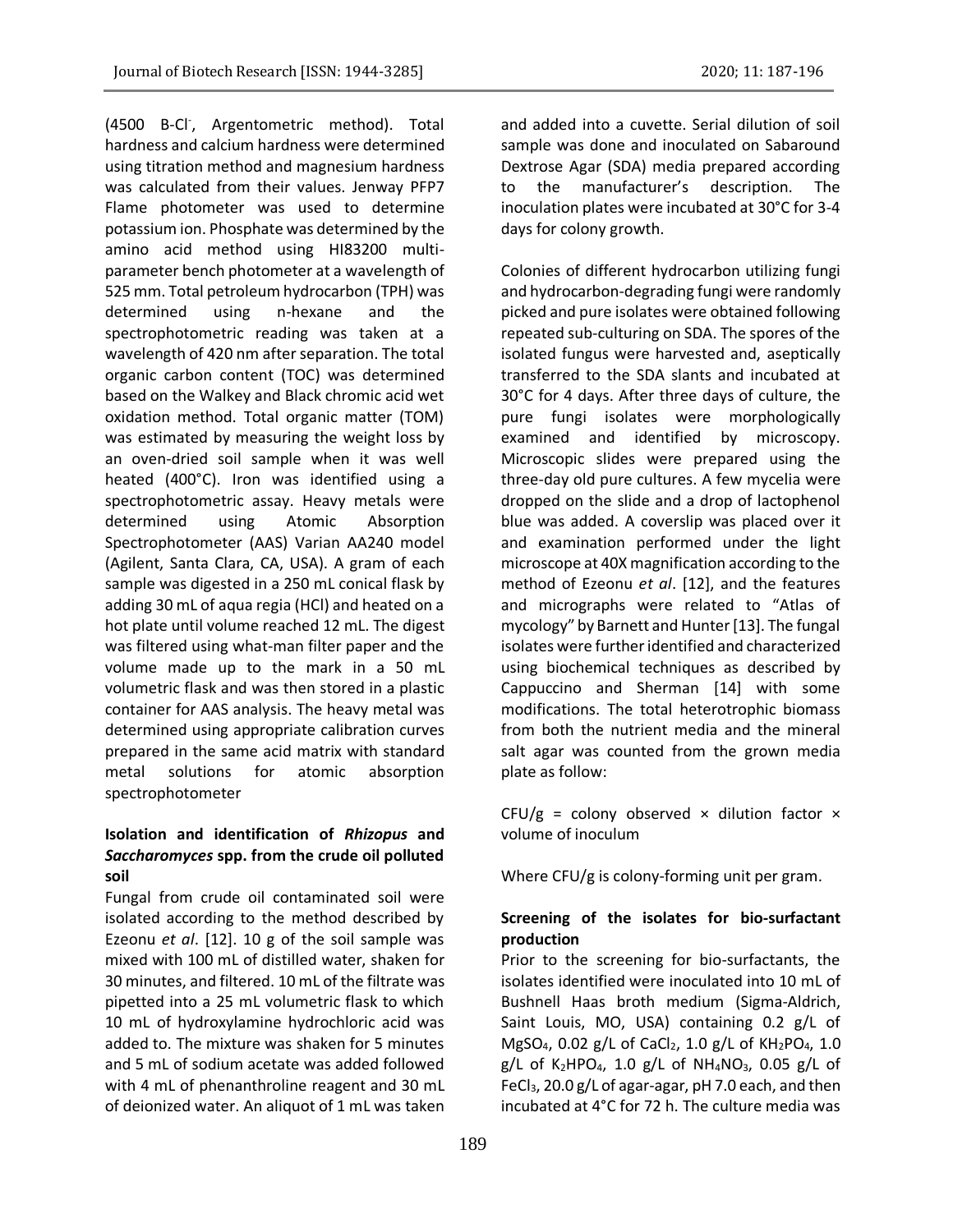centrifuged using benchtop centrifuge (PAC Pacific) at 3,000 rpm for 30 minutes. The supernatant was collected, and the cells discarded. The supernatant was used for the various bio-surfactant screening assays as described by Mbachu *et al*. [15]. The various emulsifications screening assays were carried out with the culture suspensions:

#### **(1) The drop collapse assay:**

The assay was done as described by Jain *et al.* [16]. Briefly, a drop of the culture supernatant was dropped on an oil-coated glass slide and observed after one minute. If the drop of supernatant collapsed and spread on the oilcoated surface, it signifies the presence of biosurfactant (positive). But if the drop remains after one minute, it was documented as negative. This test was simultaneously carried out on distilled water as a control.

#### **(2) Oil spreading assay:**

The assay was done according to the methods of Morikawa *et al*. [17]. Using a micropipette, ten microliters (10 μl) of vegetable oil was added to the surface of 40 mL of distilled water into a petri dish to form a tin oil layer. 10 μl of the culture supernatant was gently dropped on the center of the oil layer. After one minute, a bio-surfactant was present in the supernatant if oil was displaced and a clear zone was seen.

#### **(3) The emulsification capacity of bio-surfactant:**

The assay was done according to the method of Cooper and Goldenberg [18]. Briefly, two (2 ml) of kerosene was added to 2 mL of the culture supernatant and the mixture was vortexed or shake at high speed for 2 minutes. The mixture was left for 24 hours; the height of the stable emulsion layer was measured. The emulsion index E24 was calculated as the ratio of the height of the emulsion layer and the total height of the liquid.

E24 = Height of emulsion  $\div$  total height  $\times$  100%

After the bio-surfactant assays, the isolates with maximum bio-surfactant potential were selected as the species for peroxidase production while others were eliminated. The methods for the production, purification, and characterizations of the peroxidase from the selected fungi species are described in our previous study [10].

## **Hydrocarbon biodegradation studies using peroxidase from the selected isolates (di-culture of** *Rhizopus* **and** *Saccharomyces* **spp.)**

The ability of the partially purified peroxidase enzyme to degrade hydrocarbons in the polluted soil was assessed using the gravimetric method as described by Ferrera Cerrato *et al*. [19] and Mbachu *et al*. [15]. 20 g of the uncontaminated soil sample was dissolved in deionized water and polluted with 10% crude oil in a 250 mL conical flask and allowed to acclimatize for 7 days. Extraction was done using the n-hexane organic solvent. The hydrocarbon degradation assay was done using a sterile nutrient medium containing 5% crude oil, 5% enzyme suspension, 0.5% phosphate salt, and deionized water. 50 mL of the medium was added to a 200 mL reaction mixture which contained 98 mL of bonny crude oil, 98 mL of peroxidase extract, 2 mL of hydrogen peroxide, and 2 mL of stabilizer in 250 mL conical flasks. The concentration of petroleum hydrocarbon in the reaction mixture was varied from 5-20% (v/v). Given concentrations (5-20%, v/v) of the peroxidase were mixed equally varied in the medium. The reaction mixture was incubated for 20 days at a spinning rate of 180 rpm. The activity of the peroxidase was monitored, and the weight of hydrocarbon degraded was estimated spectrophotometrically (OD) at 660 nm and gravimetrically (equivalent weight loss) at each of the varied parameters. The control contained the same reaction mixture without the addition of peroxidase. During the degradation assessment, some physicochemical factors were varied to ensure optimum condition. The parameters varied included pH, incubation days, crude oil concentration, and enzyme concentration.

### **Statistical analysis**

Microsoft excel worksheet (2010 version) was used for data analysis and plotting of graphs. The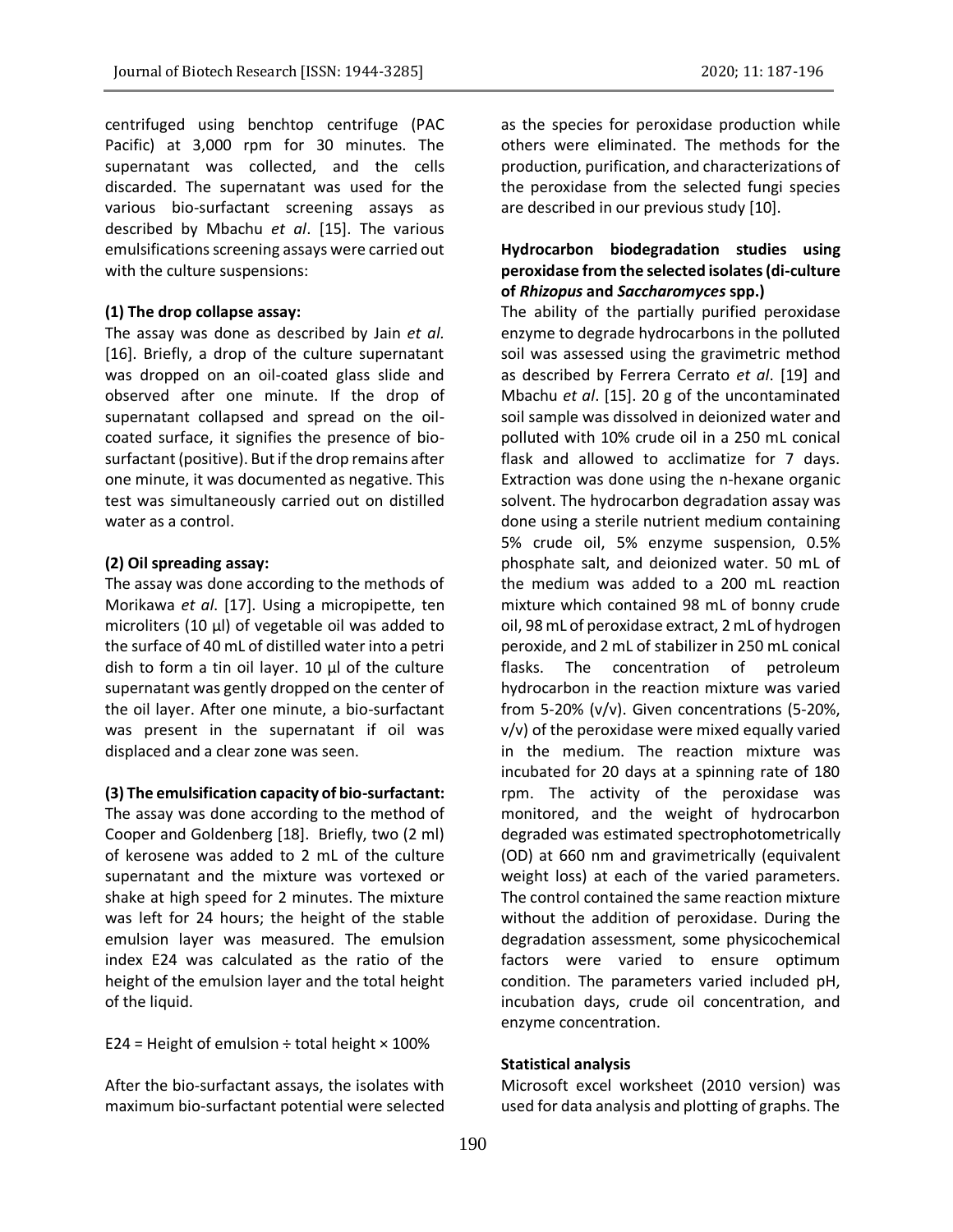average values of duplicate experiments were taken. Data were expressed as mean ± standard deviation. A difference was considered significant at p<0.05.

### **Results and discussion**

### **Soil physicochemical analysis**

The results of the physicochemical analyses of the soil samples obtained from the Onne oil Jetty site are shown in Table 1. The results obtained from the soil analysis of the crude oil contaminated soil showed that the soil contained relatively high hydrogen ion (H<sup>+</sup>) concentration with a pH of 5.02 showing an acidic range. Higher soil temperature (33°C), conductivity (723 µS/cm), and soil acidity (11.2) and low moisture content (12.43) were observed in the contaminated soil compared to the control. This could be attributed to the presence of polycyclic aromatic hydrocarbons (PAHs) such as pyrene, naphthalene, etc. in the polluted soil that contains higher acidic contents as has been reported in the proceedings of Agency of Toxic substances and disease registry [11]. The polluted soil showed significantly higher concentration of potassium (12.52 mg/g), magnesium (11.27 mg/g), and chloride  $(1,151.61)$ mg/g) ions compared to the unpolluted soil (p<0.05). The presence of potassium (K), magnesium (Mg), and chloride (Cl) ions in higher concentrations (mg/g) revealed the level of pollution of the soil with crude oil as well as the impact of other anthropogenic activities going on at the Onne oil jetty site Eleme, such as farming, fishing, trading, truck loading, accidents involving tankers and oil storage facilities, etc. The result showed a slight difference from the unpolluted soil sample which showed a relatively lower concentration of K, Mg, and Cl ions at 7.42, 4.27, and 393 mg/g, respectively. Moreover, calcium and phosphorus (P) were higher in the unpolluted soil compared to the polluted soil. Chikere *et al*. [20], in their study at Eleme petrochemical jetty port site, reported a similar result of ion concentrations in the contaminated Eleme port soil. They revealed a higher

concentration of potassium, nitrate, magnesium, and chloride ions in the following order of 2.28, 1.84, 5.22, and 1,789.22 mg/g, respectively. Analysis of heavy metal ions which included iron (Fe), cadmium (Cd), mercury (Hg), arsenic (As), copper (Cu), and lead (Pb) of contaminated soil in this study showed a greater proportion of Fe in the soil with a concentration of 38.74 mg/g, followed by Cu with a concentration of 12.59 mg/g and Pb with 9.69 mg/g, which were significantly higher than that of the unpolluted soil (p<0.05). As was found in relatively lower concentrations of 0.45 mg/g in the contaminated sample while it was found below the detectable limit in the control sample (unpolluted soil). Cd and Hg were below the detectable limit in both contaminated and uncontaminated samples. This finding corroborates with findings of Oparaji *et al*. [21], on the bioaccumulation of heavy metals in aquatic faunas and sediments at Eleme River, Port-Harcourt. Their results showed a higher proportion of Fe in all the tested species of aquatic fauna in the contaminated Eleme River while they reported Hg to be below the detectable limit in all the tested faunas and surrounding sediments.

The quantity of Total Petroleum Hydrocarbon (TPH), Total Organic Carbon (TOC), and Total Organic Matter (TOM) in the contaminated soil were 1,672, 10.64, and 7.23 mg/g respectively. This showed a strongly significant difference from the uncontaminated soil (control sample) which showed TPH, TOC, and TOM levels of 342, 2.85, and 2.78 mg/g, respectively ( $p<0.05$ ). Mbachu *et al*. [22] reported a similar finding in their research on microbial diversities in a spent engine oil-polluted site at Mgbuka, Onitsha Anambra State which showed a high level of TOC  $(4.06 \text{ mg/g})$  and TOM  $(5.21)$  contents in the soil. The elevated level of both TPH and TOC of the contaminated soil in comparison to the control in this study is as a direct result of soil contamination with crude-oil deposits via related activities of the oil jetty. The increase in hydrocarbon content in the contaminated sample could be attributed to the metabolic activities of microorganisms that used organic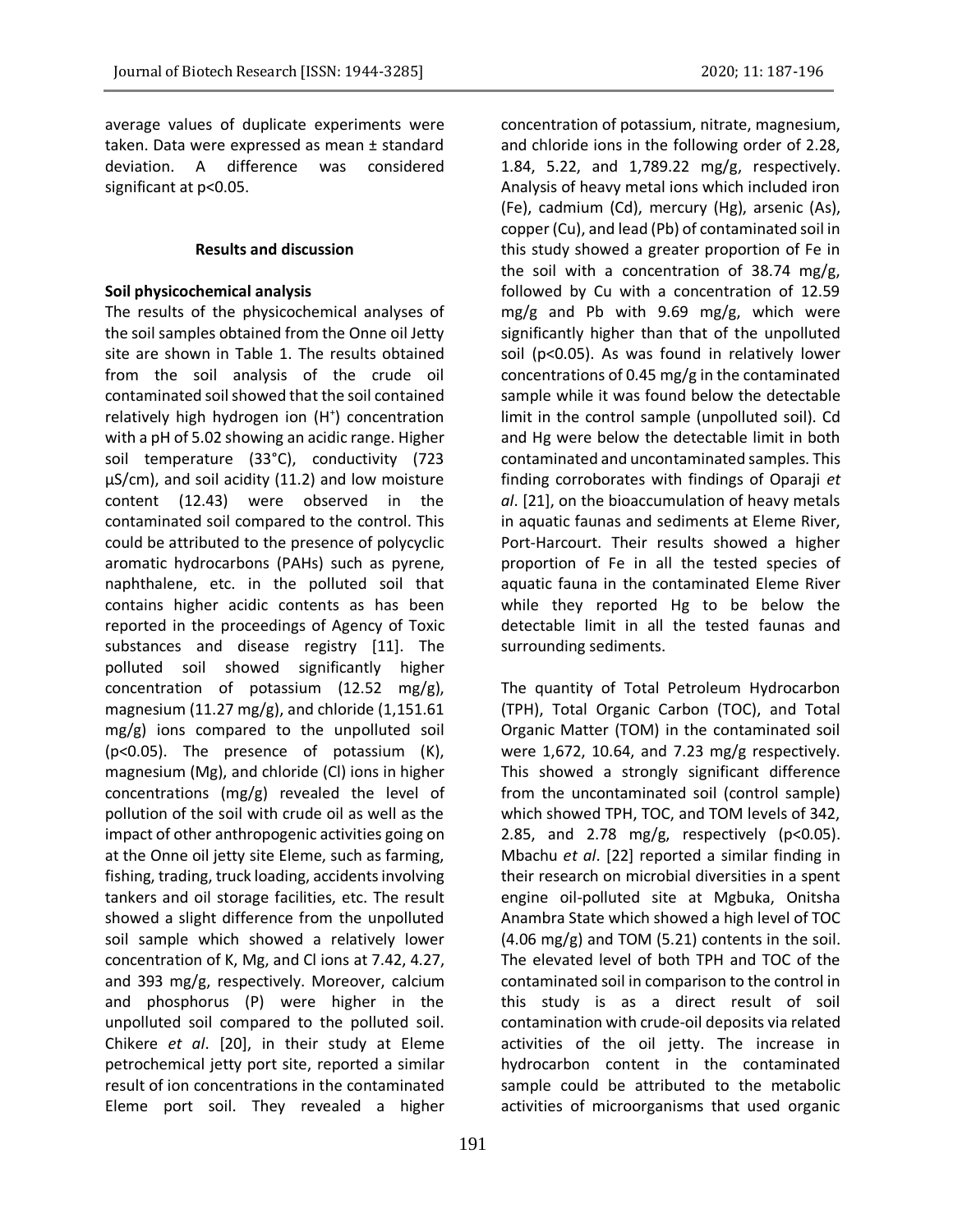**Table 1.** The physiochemical constituents of the petroleum contaminated and uncontaminated soil.

| <b>Physiochemical parameters</b>         | <b>Polluted Soil</b> | <b>Unpolluted Soil</b> | <i>p</i> -value |
|------------------------------------------|----------------------|------------------------|-----------------|
| рH                                       | 5.02                 | 7.2                    |                 |
| Temperature $(^{\circ}C)$                | 33.0                 | 24.5                   |                 |
| Soil Conductivity (µS/cm)                | 723                  | 398                    |                 |
| Soil Moisture Content                    | $12.43 \pm 0.1$      | $15.40 \pm 0.12$       | 0.022           |
| Soil Acidity (SO <sub>4</sub> )          | $11.2 \pm 0.01$      | $1.06 \pm 0.1$         | < 0.001         |
| Chloride ion $(mg/g)$                    | 1151.614±0.36        | 393±0.18               | 0.001           |
| Phosphate $(mg/g)$                       | $1.53 \pm 0.02$      | $1.86 \pm 0.02$        | 0.04            |
| Magnesium $(mg/g)$                       | $11.27 \pm 0.21$     | 4.27±0.09              | 0.012           |
| Potassium $(mg/g)$                       | 12.52±0.45           | $7.42 \pm 0.22$        | 0.036           |
| Calcium (mg/g)                           | $14.23 \pm 0.17$     | 22.34±0.17             | 0.045           |
| Iron $(mg/g)$                            | 38.74±0.14           | $6.55 \pm 0.02$        | 0.015           |
| Cadmium $(mg/g)$                         | <b>BDL</b>           | <b>BDL</b>             |                 |
| Mercury $(mg/g)$                         | <b>BDL</b>           | <b>BDL</b>             |                 |
| Arsenic (mg/g)                           | $0.45 \pm 0.04$      | <b>BDL</b>             |                 |
| Lead $(mg/g)$                            | $9.69 \pm 0.04$      | $0.23 \pm 0.01$        | 0.0016          |
| Copper $(mg/g)$                          | 12.59±0.13           | $4.28 \pm 0.03$        | 0.037           |
| Total petroleum hydrocarbon (TPH) (mg/g) | $1672 \pm 0.13$      | 342.44±0.01            | 0.021           |
| Total Organic Carbon (TOC)               | $10.64 \pm 0.12$     | $2.85 \pm 0.02$        | 0.038           |
| <b>Total Organic Matter (TOM)</b>        | $7.23 \pm 0.1$       | 2.78±0.01              | 0.041           |

**Note:** BDL-Below Detectable Limit

matter up for energy generation thereby converting them to hydrocarbons.

#### **Microbial isolation and identification**

The results obtained during the microbial isolation and identification showed that the contaminated soil had  $6.9 \times 10^8$  and  $1.15 \times 10^7$ colony-forming unit per gram (CFU/g) of total heterotrophic and hydrocarbon utilizing fungi while the uncontaminated soil had  $2.58 \times 10^8$  and 5.5  $\times$  10<sup>2</sup> of total heterotrophic and hydrocarbon utilizing fungi, respectively [10] (Figure 1). This study concurs with that of Chikere and Azubuike [23] which showed a higher level of heterotrophic fungi than hydrocarbon utilizing fungi in crude oil soil confirming that the site was chronically polluted with hydrocarbons. Four fungi isolates which included *Saccharomyces*, *Penicillium*, *Rhizopus*, and *Aspergillus* species were isolated from the polluted soil as reported in our previous study [10].

Fungi are currently optimized active agents in petroleum degradation, and they work as primary degraders of spilled oil in the

environment [24, 25]. This result concurs with the finding of Adieze *et al*. [26] on microbial diversities during bioremediation of crude oilpolluted sites using the culture-dependent technique. Also, this finding is in line with the results obtained from the study of Balaji *et al*. [27].



Figure 1. Soil microbial counts (CFU/g) for total heterotrophic and hydrocarbon-degrading organisms from the contaminated and uncontaminated soil.

### **Emulsification screening assay on the identified isolates**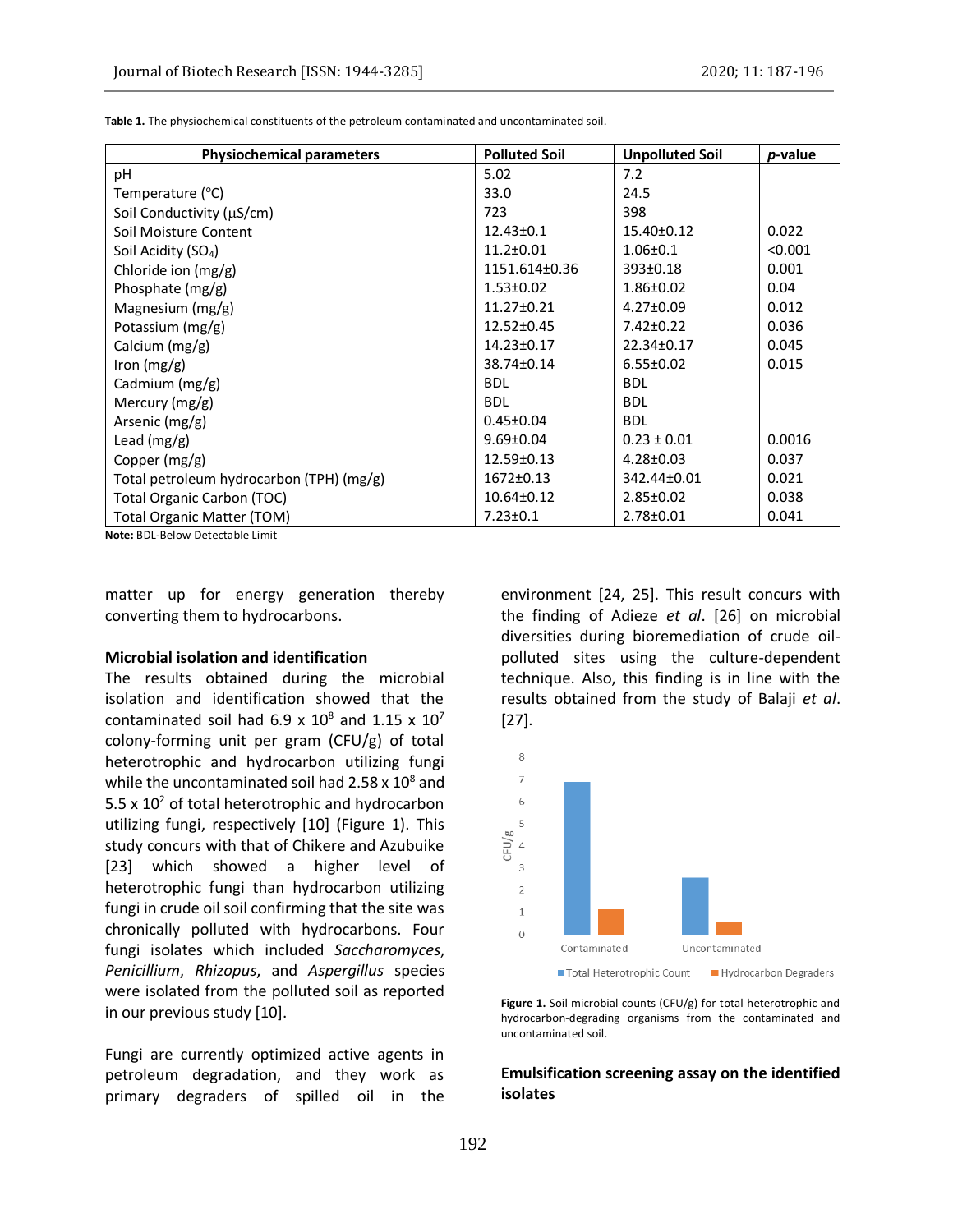**Table 2.** Emulsification screening assay result (Drop collapse and Oil spread plate).

| <b>Organisms</b>  | Drop collapse assay | Oil spread plate (mm) |
|-------------------|---------------------|-----------------------|
| Rhizopus sp.      |                     |                       |
| Saccharomyces sp. |                     | $^{\mathrm{+}}$       |
| Aspergillus sp.   |                     |                       |
| Penicillium sp.   |                     |                       |

**Notes:** Drop collapse assay: No collapse (-), slow drop collapse (+), vigorous drop collapse (++). Oil spreading plate: no clear zone diameter (-), clear zone diameter >1 and <3 (mm), clear zone diameter >3 and <6 (mm) (++).

**Table 3.** The emulsification screening assay (% E24).

| <b>Organisms</b>    | Diesel + microbial<br>suspensions (%) | Kerosene + microbial<br>suspensions (%) | Crude oil + microbial<br>suspensions (%) |
|---------------------|---------------------------------------|-----------------------------------------|------------------------------------------|
| <i>Rhizopus sp.</i> | 50                                    | 51.2                                    | 56                                       |
| Saccharomyces sp.   | 46                                    | 54                                      |                                          |
| Aspergillus sp.     | 39                                    | 36                                      | 10                                       |
| Penicillium sp.     | 28                                    | 39                                      |                                          |

Three emulsification assays carried out which included drop collapse (Table 2), oil spread plate (Table 2), and emulsification index (%E24) (Table 3) assays on the isolates using the crude oil as the sole carbon source without other supplements. The results showed that two fungi isolates (*Rhizopus* sp. and *Saccharomyces* sp.) had higher emulsification potentials. The drop collapse assay and the oil displacement assay using the crude bonny light oil showed that two (*Rhizopus*sp. and *Saccharomyces* sp.) out of the four isolates scored positive results. Moreover, drops of cellfree culture from *Penicillium* sp. remained intact on a glass slide coated with the oil after one hour and could not displace oil too, and therefore, *Penicillium* sp was considered a non-surfactant producer. Also, *Aspergillus* showed a weak collapsing and displacement of the oil at the oil liquid interphase in both the emulsification test conducted as they may have utilized the hydrocarbon for the production of other metabolites. Thus, the spp. of *Aspergillus* and *Penicillium* generally showed less bio-surfactant potentials.

For the oil spread plate assay, the same trend for bio-surfactant activity was observed for the isolated fungi. *Rhizopus* sp. and *Saccharomyces* sp. showed the highest strength in oil

displacement in the presence of the crude oil while *Penicillium* sp. showed no positive reaction upon immersion on the oil-water interface. *Aspergillus* showed a weak oil displacement potential for the oil spread plate assay just as in the drop collapse test. Therefore, the spp. of *Aspergillus* and *Penicillium* were eliminated from further studies. This was following the study of Mbachu *et al*. [22] which reported that filamentous fungi have much ability to produce surface-active compounds than the nonfilamentous group. Emulsification activity of the culture isolates showed that *Rhizopus* sp. has the best emulsification activity with 51.2% and 56% index in the presence of kerosene and crude oil, respectively. It was followed by *Saccharomyces* sp. with 54% and 48% emulsification activity for crude oil and kerosene. Thus, *Rhizopus* and *Saccharomyces* spp. were used for peroxidase production.

# **Hydrocarbon biodegradation studies under optimized parameters using peroxidase from dicultures of** *Rhizopus* **and** *Saccharomyces* **spp.**

Peroxidase from the fungi di-culture was efficient in degrading crude oil hydrocarbons as the biodegradation analysis under optimized condition. pH (Figure 2), incubation days (Figure 3), varying concentrations of crude oil (Figure 4),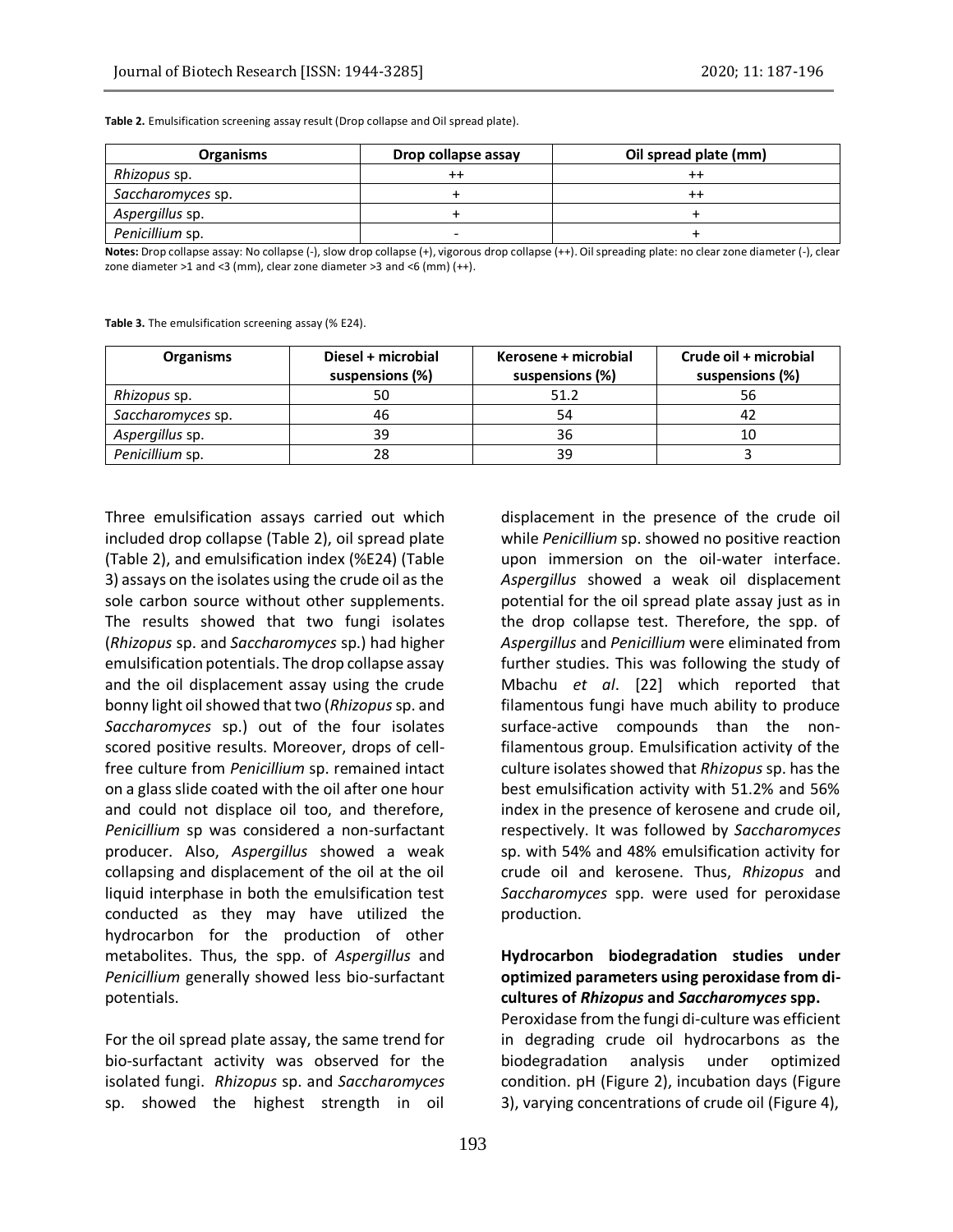

**Figure 2.** Optical density effect of pH and effect of pH on weight loss of crude oil biodegradation at 10% (v/v) concentration of the peroxidase (p<0.05).



Figure 3. Optical density effect of incubation days and the effect of weight loss of crude oil biodegradation at 10% (v/v) of the peroxidase incubated at pH 5.5 (p<0.05).



Figure 4. Optical density effect and effect of weight loss of varying concentrations of the crude oil biodegradation at 10% (v/v) peroxidase incubated for 20 days at pH 5.5 (p<0.05).

and at varying concentrations of peroxidase (Figure 5) showed the peroxidase to significantly degrade hydrocarbon compared to that of the control (p<0.05). The optimum pH for hydrocarbon degradation was 5.5 and the peak

degradation was observed on the day 12. The highest weight of oil degraded was 4.02 g. Effective degradation was achieved as the incubation day progresses. An increase in the concentration of peroxidase was proportional to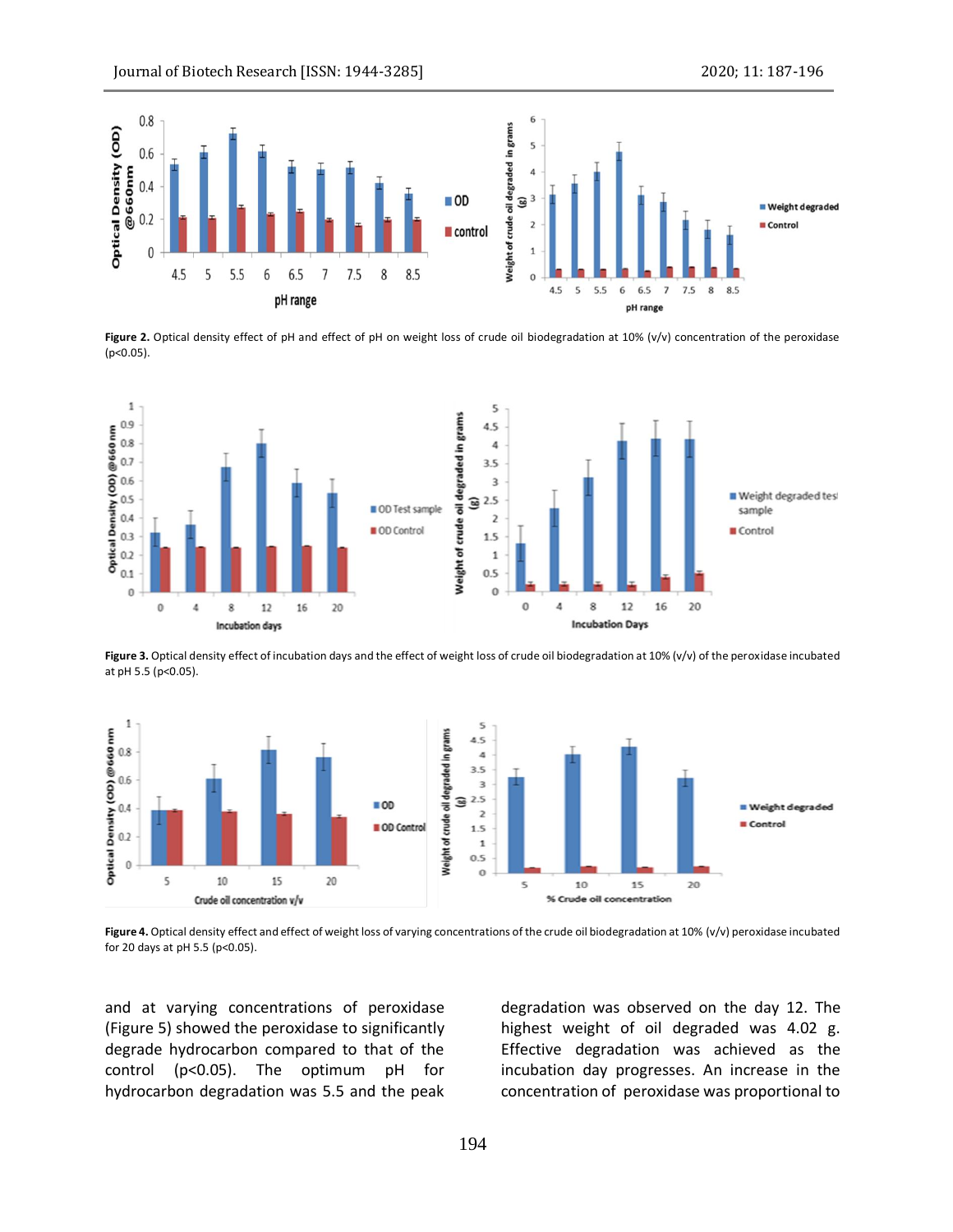

Figure 5. Optical density effect and effect of varying concentrations of the peroxidase produced from the fungal di-cultures on the weight loss during the biodegradation of 10% (v/v) crude oil incubated for 20 days at pH 5.5 (p<0.05).

the increase in degradation strength (Figure 5). Overall, approximately 80% of degradation was achieved in all optimized conditions. Fariba [28] evaluated the efficiency of peroxidase isolated from *Streptomyces albus* for crude oil bioremediation. The peroxidase showed 93% removal of benzopyrene from petroleum polluted soil. Lateef *et al*. [29] also reported more than 90% degradation of Bonny light crude oil by two *Pseudomonas* isolates for 21 days and 84.89 % for 5% crude oil concentration. In this study, an increase in crude oil concentration between 5% and 15% (v/v) led to an increase in the efficiency of degradation while an increase of 20% (v/v) of crude oil led to a reduction of the degradation efficiency as shown in Figure 4. This was because higher crude oil concentration saturated the peroxidase enzyme thereby inhibiting its activity. The increase in peroxidase activity also increased the efficiency of crude oil degradation as shown in Figure 5. This finding agrees with the report of Ehiosun and Usman [7] who suggested that total peroxidase was actively involved in the degradation of crude oil.

Peroxidases have proven to be useful in the biodegradation of recalcitrant pollutants. A research carried out by Dubrovskaya *et al*. [30] on the use of peroxidase from alfalfa roots showed that peroxidase possesses catalytic properties and participate in the degradation of polycyclic aromatic hydrocarbons. They can transform various types of recalcitrant aromatic compounds.

### **Conclusion**

The results from this study showed that peroxidase produced from *Rhizopus* and *Saccharomyces* spp. di-culture was efficient in the degradation of hydrocarbon contents of crude oil-polluted soil. Peroxidases among other vital biotechnological applications are useful tools in environmental monitoring. They have very promising biodegradation ability and they are relatively cheap to produce and do not require much augmentation and bio-stimulation in the presence of recalcitrant. However, this is a preliminary study that was limited on a partially purified peroxidase for its biodegradation potential of petroleum hydrocarbons. Moreover, assessments were done *in vitro* in the laboratory, and therefore, further studies are necessary to better purify the peroxidase and ascertain its effectiveness in the field.

#### **References**

- 1. Adnan BA, Maytham AD, Shue Li AA, Hayder AA, Xiao ZF. 2018. Principles of microbial degradation of petroleum hydrocarbon in the environment. Egyptian J Aquatic Res. 44:71-76.
- 2. Onugbolu C, Adieze I. 2016. Assessment of emulsification potentials of hydrocarbon utilizing fungi isolates isolated from a crude oil-polluted at FUTO. Owerri, Nig J Microbiol. 30:3225- 3234.
- 3. Saranraj P, Stella D. 2013. Fungal Amylase A Review. Int J Microbiol Res. 4:203-211.
- 4. Duniya DA, Maikaje DB, Umar YA, Abba D, Omokunmi P. 2018. Isolation, characterization, and bioremediation potentials of